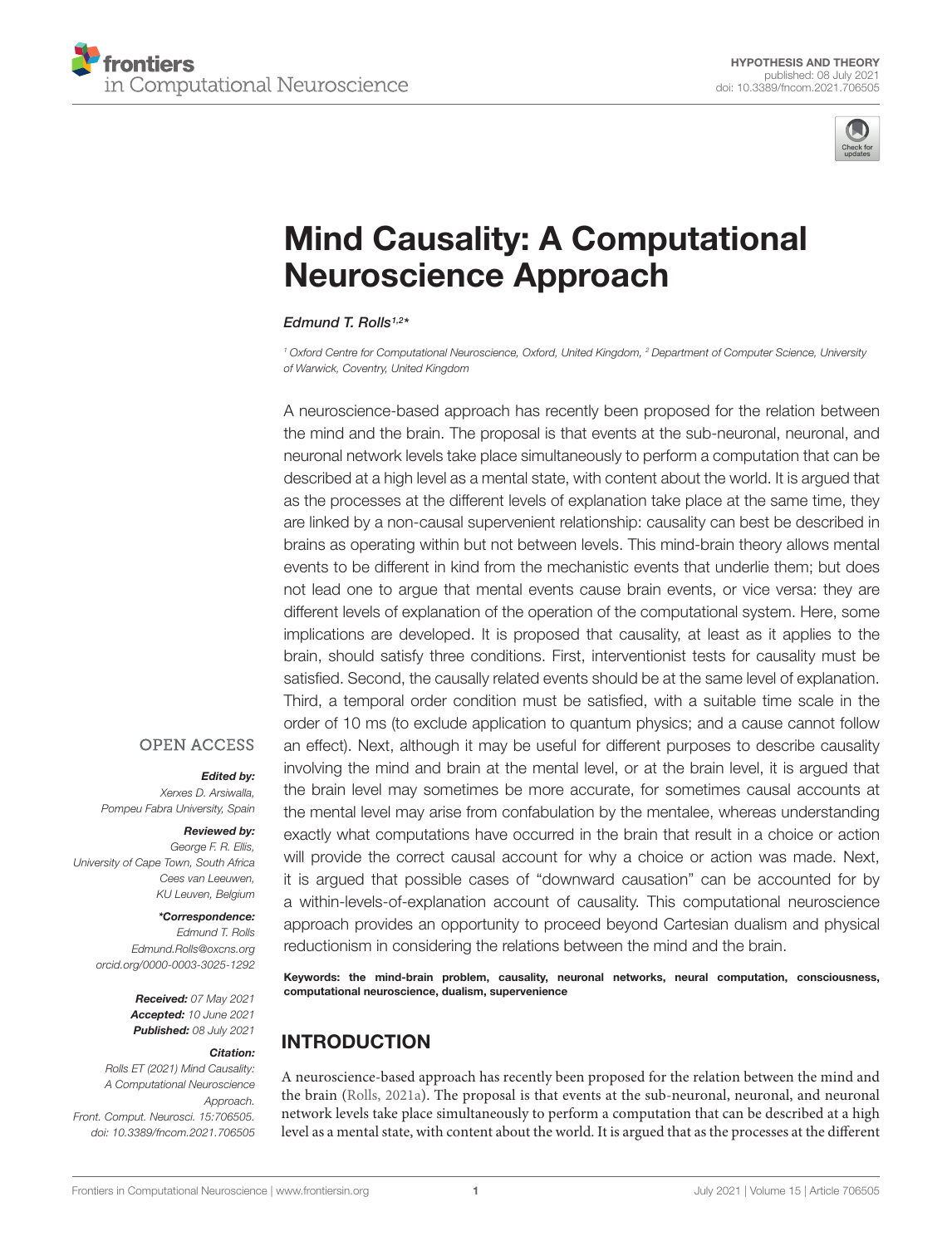levels of explanation take place at the same time, they are linked by a non-causal supervenient relationship: causality can best be described in brains as operating within but not between levels. This mind-brain theory allows mental events to be different in kind from the mechanistic events that underlie them; but does not lead one to argue that mental events cause brain events, or vice versa: they are different levels of explanation of the operation of the computational system. This approach may provide a way of thinking about brains and minds that is different from dualism and from reductive physicalism [\(Kim,](#page-9-1) [2011\)](#page-9-1), and which is rooted in the computational processes that are fundamental to understanding brain and mental events, and that mean that the mental and mechanistic levels are linked by the computational process being performed. Explanations at the different levels of operation may be useful in different ways (cf [Dennett,](#page-9-2) [1991\)](#page-9-2). For example, if we wish to understand how arithmetic is performed in the brain, description at the mental level of the algorithm being computed will be useful. But if the brain operates to result in mental disorders, then understanding the mechanism at the neural processing level may be more useful, in for example the treatment of psychiatric disorders.

In terms of levels of explanation that apply to the brain and mental operations, a number of different levels of explanation can be identified [\(Rolls,](#page-9-0) [2021a\)](#page-9-0). They include ion channels in neurons influenced by neurotransmitters released at the tens of thousands of synapses on each neuron through which currents pass to influence the firing rate of individual neurons; neuronal biophysics that influences how these currents are converted into firing rates; the firing rates of individual neurons; the computations performed by populations of neurons often involving collective computations as in attractor networks and competitive networks; how the activity of populations of neurons is reflected by functional neuroimaging; to behavioral and cognitive effects, including mental operations, verbal reports, and phenomenal consciousness [\(Rolls,](#page-9-3) [2016,](#page-9-3) [2020,](#page-9-4) [2021c,](#page-9-5)[a\)](#page-9-0). I regard these as different levels of explanation of the operation of a computational system such as the brain.

Some key points are developed further here. One is what the implications are for theories of causality. A second key point is which level of explanation may provide a more accurate account for the cause of a choice or action: the mental level, or the computational neuroscience level. A third key point is whether there are any cases in which it might be appropriate to provide a "downward causation" account, in which a higher level of the system causes effects at a lower level.

### **CAUSALITY**

#### Intervention

The most widely considered approach to causality is an interventionist account [\(Woodward,](#page-9-6) [2005,](#page-9-6) [2015,](#page-9-7) [2020,](#page-9-8) [2021b;](#page-10-0) [Craver and Bechtel,](#page-9-9) [2007;](#page-9-9) [Kim,](#page-9-1) [2011\)](#page-9-1). If one intervenes to remove a potential cause, and the putative effect no longer occurs, then that makes it more likely that the potential cause does cause the putative effect. [More formally, where X and Y are variables, X causes Y if there are some possible interventions that would

change the value of X and if such intervention were to occur, a regular change in the value of Y would occur [\(Woodward,](#page-9-8) [2020,](#page-9-8) [2021b\)](#page-10-0)]. So this is a necessary condition for causality. But I now argue that it is not a sufficient condition, at least in relation to mental and brain events.

# Causality Operates Within a Level of Operation and Explanation, Not Between Levels

The argument follows from my approach to causality in minds and brains, that causality can best be considered as operating within a level of explanation, and not between levels. So a second condition I argue that needs to be satisfied for causality is that the cause and effect are within the same level of explanation. I made it relatively clear in my earlier exposition [\(Rolls,](#page-9-0) [2021a\)](#page-9-0) that level here might refer to the mental level, for example a cause provided verbally by an individual for an action; or it might be at a computational level for what might be computed by a population of neurons; or it might be at the single neuron level; or it might be at the level of transmitters influencing ion channels to make neurons fire more or less, etc. [\(Rolls,](#page-9-0) [2021a\)](#page-9-0). The bases for this argument, that causality operates within but not between the levels of operation and explanation of the system are set out for both minds / brains and for computers by [Rolls](#page-9-0) [\(2021a\)](#page-9-0). The bases include the point that the processes that occur at the different levels can occur simultaneously (for example the mental and brain event, or the mathematical or logic operation performed by a computer and the current flow within its arithmetic logic unit), whereas causal processes can be understood to involve sequences of events in time with the operations performed within a level.

This point is important. If all I held was an interventionist account of causality, then I might find the conditions satisfied that a mental event might cause a brain event, and it would be difficult to exclude that in terms of possible interventions. But that would be incorrect, if one holds that causality should best be considered to operate within a level of explanation, and not between levels of explanation, as set out elsewhere [\(Rolls,](#page-9-0) [2021a\)](#page-9-0).

In brief, an interventionist account might not be able to reject the hypothesis that mental events cause brain events, for particular mental events will always and indissolubly be associated with brain events. The reason for this is that an interventionist account of causality might diagnose cases of causality that act across levels of explanation. The implication is that the interventionist account alone will not suffice as a criterion for causality, at least for operations in brains and computers. The criteria would have to include also a restriction to events at the same level of explanation.

### Temporal Order

Temporal order may also be useful as a condition for whether causality applies. At its simplest, a cause cannot follow an effect, as least in the macro world that is considered here. In neuroscience (and this may be different from quantum physics), we think that when causes produce effects a time delay is a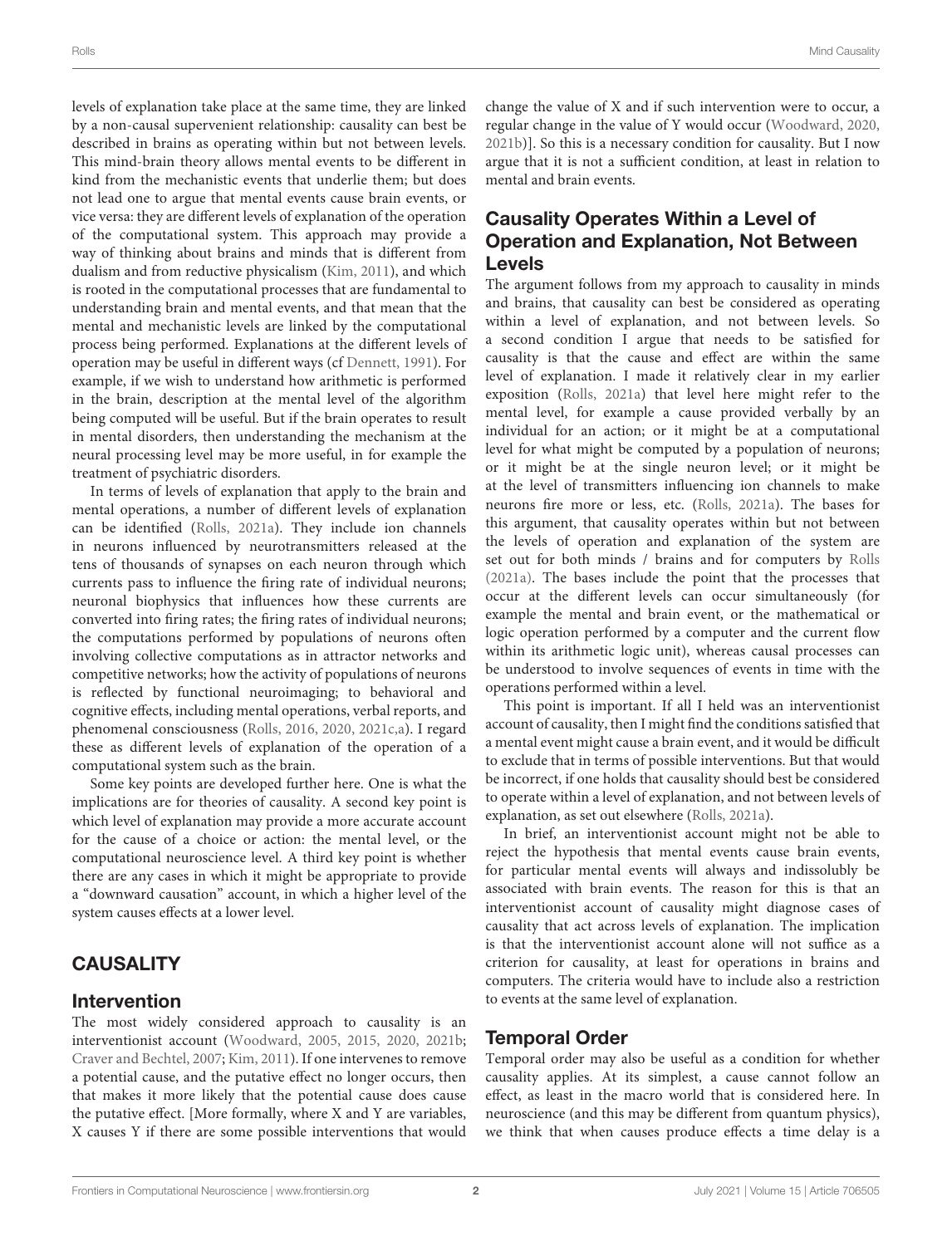useful indicator. Following this thinking, when one step of a process at one level of explanation moves to the next step in time, we can speak of causality that would meet the criteria for Granger causality where one time series, including the time series being considered, can be used to predict what happens at the next step in time [\(Granger,](#page-9-10) [1969;](#page-9-10) [Bressler and Seth,](#page-8-0) [2011;](#page-8-0) [Ge](#page-9-11) [et al.,](#page-9-11) [2012\)](#page-9-11). In relation to neuroscience, the timing of a set of events measured with an accuracy of in the order of 10 ms and for a sufficient period on either side of the causal event being tested would suffice. This time scale, with very many time-steps of 10 ms on each side of the putative cause-effect relationship should be adequate, in that the time-scale of computation in the brain is in the order of 10–15 ms, which is the time that it might take a pattern association network, a competitive network, or even an attractor network to perform its computation [\(Rolls,](#page-9-5) [2021c\)](#page-9-5) (see below).

The implication of temporal order for levels of explanation and causality is that when we consider the relationship between processes described at different levels of explanation, such as the relation between a step in the hardware in a computer and a step in the software, then these processes may occur simultaneously, and be inextricably linked with each other, and just be different ways of describing the same process, so that temporal (Granger) causality does not apply to this relation between levels, but only within levels. The whole processing can then be specified from the mechanistic level of neuronal firings, etc., up through the computational level to the cognitive and behavioral level, as described elsewhere [\(Rolls,](#page-9-0) [2021a](#page-9-0)[,c\)](#page-9-5). The thrust of this argument is that temporal order is also a useful criterion to identify causality, at least at the macro level of events in the mind and the brain; and in computers.

# Criteria for Causality

These points lead to my proposal for conditions that need to be tested for and satisfied to assess whether causality applies in a particular case, as follows:

- 1. Interventionist tests need to be satisfied. Interventionist tests provide conditions that need to be satisfied for causality, but they are not sufficient conditions for causality to be identified.
- 2. The events should be at the same level of explanation. Further details are described elsewhere [\(Rolls,](#page-9-0) [2021a\)](#page-9-0).
- 3. Temporal order needs to be satisfied, as set out above. Details about how this applies in the brain are provided elsewhere [\(Rolls,](#page-9-0) [2021a\)](#page-9-0).

Criterion (1), interventionism, follows [Woodward](#page-9-6) [\(2005,](#page-9-6) [2015\)](#page-9-7), and is what I would describe as a way of testing whether causality can be excluded in a particular case, rather than a substantive account of causality.

Criterion (2), that causality operates within but not between levels of explanation, moves beyond a purely interventionist account of causality, and is a proposal that I made, and elaborated in considering how causality operates within a multilevel system such as the mind and brain, and the software and hardware of a computer [\(Rolls,](#page-9-0) [2021a\)](#page-9-0).

Criterion (3), temporal order, also goes beyond a purely interventionist account, and is helpful partly because it helps to diagnose that processes at different levels of operation and explanation of at least a computational system may be occurring at the same time, and therefore should not be diagnosed as influencing each other causally. The relation between what is happening at the different levels of explanation is instead described as supervenient (or subvenient) [\(Rolls,](#page-9-0) [2021a\)](#page-9-0).

Part of the aim of this paper is to make these proposed criteria for causality very explicit, in order to promote discussion of this approach to causality, as it may offer a useful way forward in helping to understand the relation between mental events and brain events, and for that matter between software events and hardware events in computers.

My answer to the first key aim of this paper is that the theory of causality should be extended to include the three criteria listed above, and to go beyond purely interventionist approaches to diagnosing causality, at least for systems such as the brain and the mind, and for conventional digital computers.

# WHICH LEVEL OF EXPLANATION MAY PROVIDE A MORE ACCURATE ACCOUNT FOR THE CAUSE OF A CHOICE OR ACTION: THE MENTAL LEVEL, OR THE COMPUTATIONAL NEUROSCIENCE LEVEL?

An appropriate level of description for the causes of events can be chosen in a levels of explanation account of the relation between the mind and the brain [\(Rolls,](#page-9-0) [2021a\)](#page-9-0). Sometimes it may be the mental level, for example when we are explaining how we may have made progress with a problem such as the relation between the mind and the brain; and sometimes it may be the brain level, for example when we are considering which drug may be appropriate to treat a particular mental disorder.

However, it is interesting to consider at which level of explanation causality may be most accurate. It is well-known for example that confabulation can occur, and the rational mind may fabricate an account for why a choice was made or an action was performed. Part of the reason for confabulation by the rational system may be to help it maintain a long-term autobiographical narrative about the person's self, and the need for the rational system to believe that it is in control, for otherwise it might stop trying [\(Rolls,](#page-9-12) [2012b\)](#page-9-12).

An example of confabulation is found in split brain humans who may say they prefer one house because it has some extras, or that there is no particular reason for their choice, when in fact they have been shown a picture to their nondominant hemisphere that the other house is on fire [\(Gazzaniga](#page-9-13) [and LeDoux,](#page-9-13) [1978;](#page-9-13) [Gazzaniga et al.,](#page-9-14) [2019\)](#page-9-14). Confabulation may happen frequently when the emotional brain contributes an input to a decision, and the rational brain confabulates an explanation for why the choice was made, because there are multiple routes to action [\(Rolls,](#page-9-15) [2014;](#page-9-15) **[Figure 1](#page-4-0)**). In such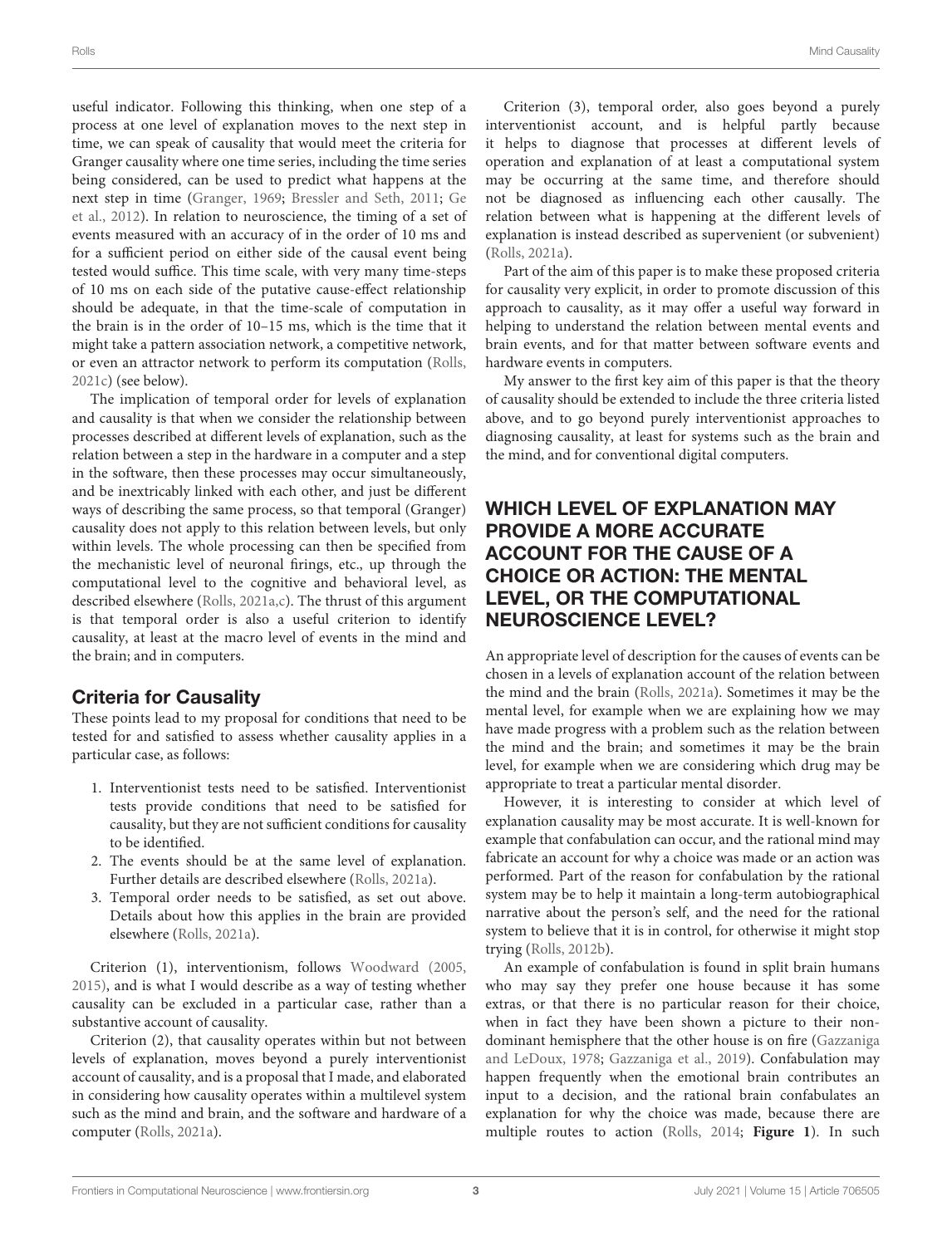cases, we can know about the real cause of the decision or action only by knowing which brain systems were involved in taking the decision, and how the computation was performed that led to the decision, rather than by relying on any verbal explanation from the rational system that may be provided for the decision, for that might be a confabulation. For emotion-related decisions, it is suggested that confabulation by the rational system may occur frequently [\(Rolls,](#page-9-15) [2014\)](#page-9-15). But when the decisions are taken by the rational system, it is more likely to be able to provide a correct causal account of the steps in the decision-making process, because the report comes from the same neural system involved in the reasoning [\(Rolls,](#page-9-4) [2020\)](#page-9-4).

In patients with brain damage, confabulation is of course well known. It is common in patients with memory problems due to damage to the ventromedial prefrontal cortex [\(Schneider](#page-9-16) [and Koenigs,](#page-9-16) [2017\)](#page-9-16), or to the hippocampal memory system in for example Korsakoff's psychosis associated with alcoholism [\(Dalla Barba and Kopelman,](#page-9-17) [2017\)](#page-9-17). Although there are a number of different possible factors that account for confabulation in patients with brain damage [\(Dalla Barba and Kopelman,](#page-9-17) [2017\)](#page-9-17), part of the problem may be a weaker signal in the memory system than is usual, so that the patient has to make up a rational explanation (in the form of a confabulation) in order to maintain a consistent model of the self [\(Rolls,](#page-9-4) [2020\)](#page-9-4). This account may also fit why confabulation can occur in healthy people when the emotional decision-making system in the brain makes a decision, because the rational system has only imperfect access to the emotional decision system when the rational system is called on to provide reports. My hypothesis is that whether the emotional or the rational decisionmaking system actually takes a decision on a particular trial is itself a noisy decision-making process [\(Rolls and Deco,](#page-9-18) [2010;](#page-9-18) [Rolls,](#page-9-19) [2011,](#page-9-19) [2016,](#page-9-3) [2020\)](#page-9-4).

The overall implication of this consideration of "multiple routes to action" is that some levels of explanation may provide more accurate evidence about the causes of decisions and actions than others. The best way to understand the operation of a system may not necessarily be at the level at which a simple account can be provided and even verbally reported, in our example at the mental level. To understand the mind more accurately, and to be able to compare different types of mind, it may be important to know exactly what computations are being performed in the brain, as set out previously [\(Rolls,](#page-9-0) [2021a\)](#page-9-0).

My answer to the second key question is thus that explanation of the causes of behavior and mental states at the mechanistic level of the operation of networks of neurons in the brain and what they are computing may provide a more accurate account for the cause of a choice or action than for example the report given by an individual at the mental level. Indeed, I argue that the best way of knowing about the properties of the system, including what it may be like to be the system, is to know exactly what computations are being performed in the system, rather than trying to make inferences about the system from tests such as the Turing test [\(Rolls,](#page-9-4) [2020,](#page-9-4) [2021a\)](#page-9-0).

# THE QUESTION OF DOWNWARD (OR UPWARD) CAUSATION

It has been argued that downward causation may apply in some circumstances [\(Woodward,](#page-9-8) [2020,](#page-9-8) [2021a,](#page-10-1)[b\)](#page-10-0), but there is important discussion about this [\(Craver and Bechtel,](#page-9-9) [2007\)](#page-9-9).

# Do Environmental Events Cause Changes in Gene Expression?

An example of possible downward causation that has been considered is that large scale environmental events may causally affect gene expression [\(Woodward,](#page-10-1) [2021a](#page-10-1)[,b\)](#page-10-0). But let us consider this further, in the way suggested in my withinlevels of explanation approach to causality. If say an increase in environmental temperature led to genetic changes, this could occur in two main ways. One is that random genetic variation might lead to changes that might increase the size of the ears, or panting (both good for losing heat), and these might increase reproductive success for individuals who did not die from the heat. A second is that the gene expression for certain genes that for example promoted sweating might be turned on by their sensitivity (whether direct or indirect) to body temperature. In both cases, the causal account can be at the level of mechanistic biology, which provides a complete causal account of how a change in the environment might affect genes. Stating that the environment affects the genes in this case may be thought of as stating that whatever interventionist tests have been performed do not exclude that there is a relationship between the environment and the genes, but I argue that we can understand that there is causality when we analyze the steps involved at the lower mechanistic level, when the operation of causality becomes clear. Thus any account of this in terms of "downward causation" may just be referring to a state in which strong correlations may be present between levels, but with the causal mechanisms involved best described at a different level, of how it is at the biological level that changes in genes can be produced by for example temperature sensed within the individual.

# The Relation Between Neuronal Events and Mental States

Another example might be that excessive synaptic pruning or reductions in synaptic transmission produced by lower NMDA receptor efficacy may causally contribute to some of cognitive and behavioral symptoms of schizophrenia [\(Rolls,](#page-9-20) [2021b\)](#page-9-20). As these changes in synaptic transmission relate to the symptoms (which involve the whole person), should this be considered as a case of across-level causation [\(Woodward,](#page-10-1) [2021a,](#page-10-1)[b\)](#page-10-0)? (In this case, it would be upward causation, from synapses to cognitive symptoms.) Examples of this type were considered by [Rolls](#page-9-0) [\(2021a\)](#page-9-0). The approach I take to such examples of relations between levels of explanation involving the brain, behavior, and mind is computational, that mental events can supervene on brain events, and that implies correlations between mental events and brain events, but that causality can best be understood as operating within a level of explanation. In the present case, the account is that reduced synaptic transmission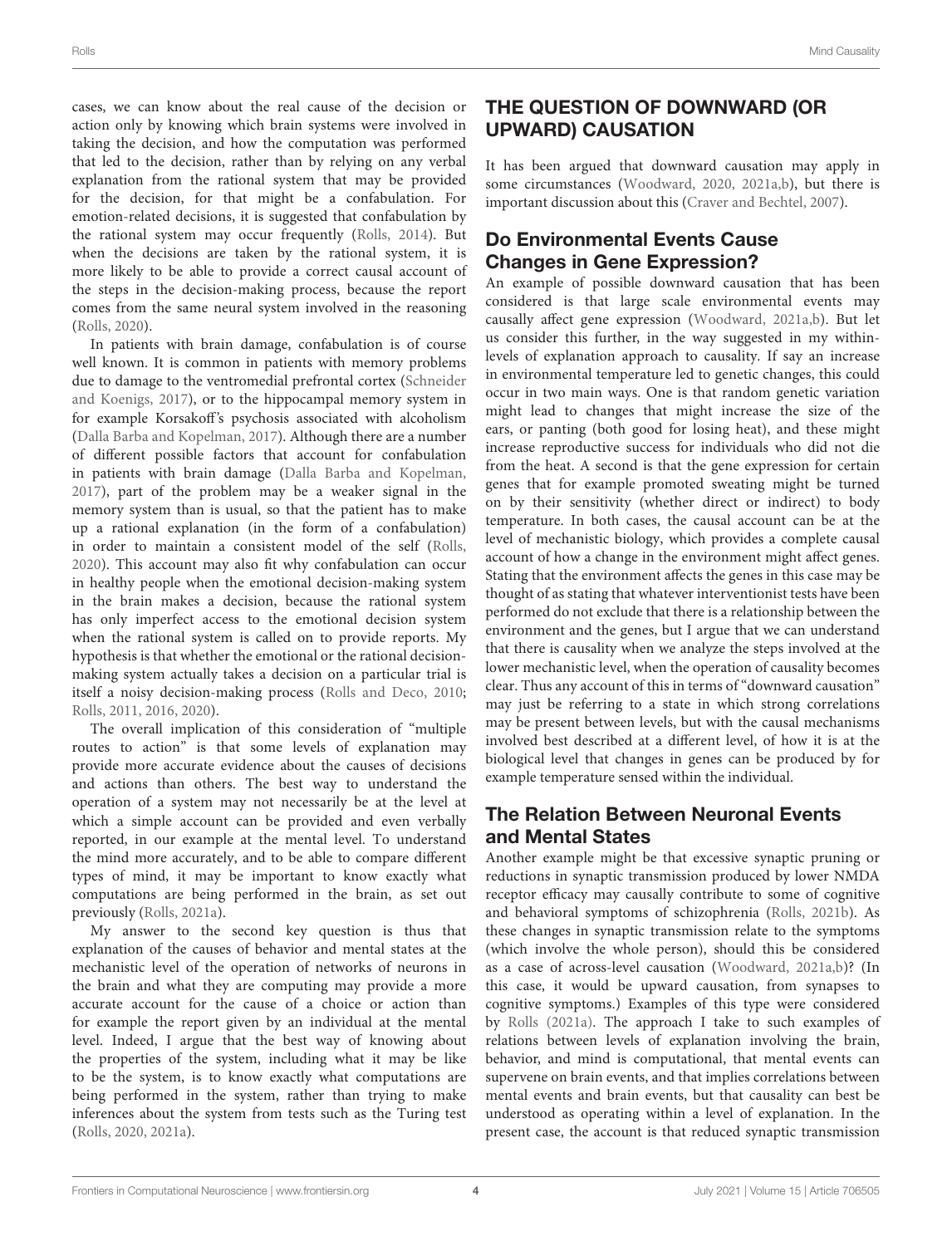

<span id="page-4-0"></span>(caused for example by high synaptic pruning or reduced NMDA receptor conductances) reduces the firing rates of populations of neurons, which destabilizes the attractor neuronal networks in the prefrontal cortex [\(Rolls,](#page-9-20) [2021b,](#page-9-20)[c\)](#page-9-5). Now these prefrontal cortex attractor networks are involved in maintaining items in short-term memory, and in holding on-line in short term memory the top-down bias required to bias processing in some parts of the brain thus providing a mechanism for top-down attention [\(Deco and Rolls,](#page-9-22) [2005a,](#page-9-22)[b;](#page-9-23) [Luo et al.,](#page-9-24) [2013;](#page-9-24) [Rolls,](#page-9-5) [2021c\)](#page-9-5). The computational level of events in the brain thus provides a causal, computational, account of how these synaptic events alter behavior so that attention and short-term memory change. But the causal level is within-level in this approach, at the level of synapses, transmitters, receptors, and neuronal networks; and the behavioral changes occur at the same time, but are descriptions at a higher level of explanation. In such systems we can describe correlations between levels, or superveniences between levels of operation of the system, but the mechanistic, causal, computational account is best dealt with in this case at the brain level of explanation.

### The Relation Between Higher Level Laws and Lower Level Computations in the Brain

Another possible case considered as "downward causation" in physics is when a higher level Law "causes" an effect at a lower level [\(Ellis,](#page-9-25) [2020\)](#page-9-25). Let us take as an example the interaction between neurons in a population that falls into a

low energy attractor basin [\(Hopfield,](#page-9-26) [1982;](#page-9-26) [Amit et al.,](#page-8-1) [1985;](#page-8-1) [Amit,](#page-8-2) [1989\)](#page-8-2). This happens to be a system that is highly relevant to understanding the operation of the cerebral cortex, as the most characteristic attribute of cerebral cortex is the highly developed excitatory recurrent collateral local connections between pyramidal cells that enable local attractor networks to be implemented for short-term memory, long-term memory, topdown attention, decision-making etc. [\(Rolls,](#page-9-3) [2016,](#page-9-3) [2021c\)](#page-9-5). If we have a set of non-linear neurons in a network with excitatory synapses of strength  $w_{ii}$  between each pair of neurons *i* and *j* and the firing rate of each neuron is  $y$ , and this forms an attractor network in which the synaptic weights reflect the stored memory patterns (see [Rolls,](#page-9-3) [2016,](#page-9-3) [2021c\)](#page-9-5), then the energy of the whole neuronal population can be expressed [\(Hopfield,](#page-9-26) [1982;](#page-9-26) [Treves,](#page-9-27) [1991;](#page-9-27) [Treves and Rolls,](#page-9-28) [1991\)](#page-9-28) as

$$
E = -\frac{1}{2} \sum_{i,j} w_{ij} (y_i - \langle y \rangle)(y_j - \langle y \rangle) \tag{1}
$$

where  $\langle \nu \rangle$  is the average firing rate of all the neurons. This can be understood as follows. If two neurons  $i$  and  $j$  both have high firing rates (or in physics the magnetic spins are pointing in the same direction) and are connected by a strong synaptic weight, then they will support each other, and this will contribute to stability. If one neuron  $i$  has a high firing rate and  $j$  has a low firing rate and they are connected by a strong synaptic weight, then each neuron will tend to change the other into its state, and this will contribute to instability. In the same situation, if the linking weight is weak, this will make little contribution to the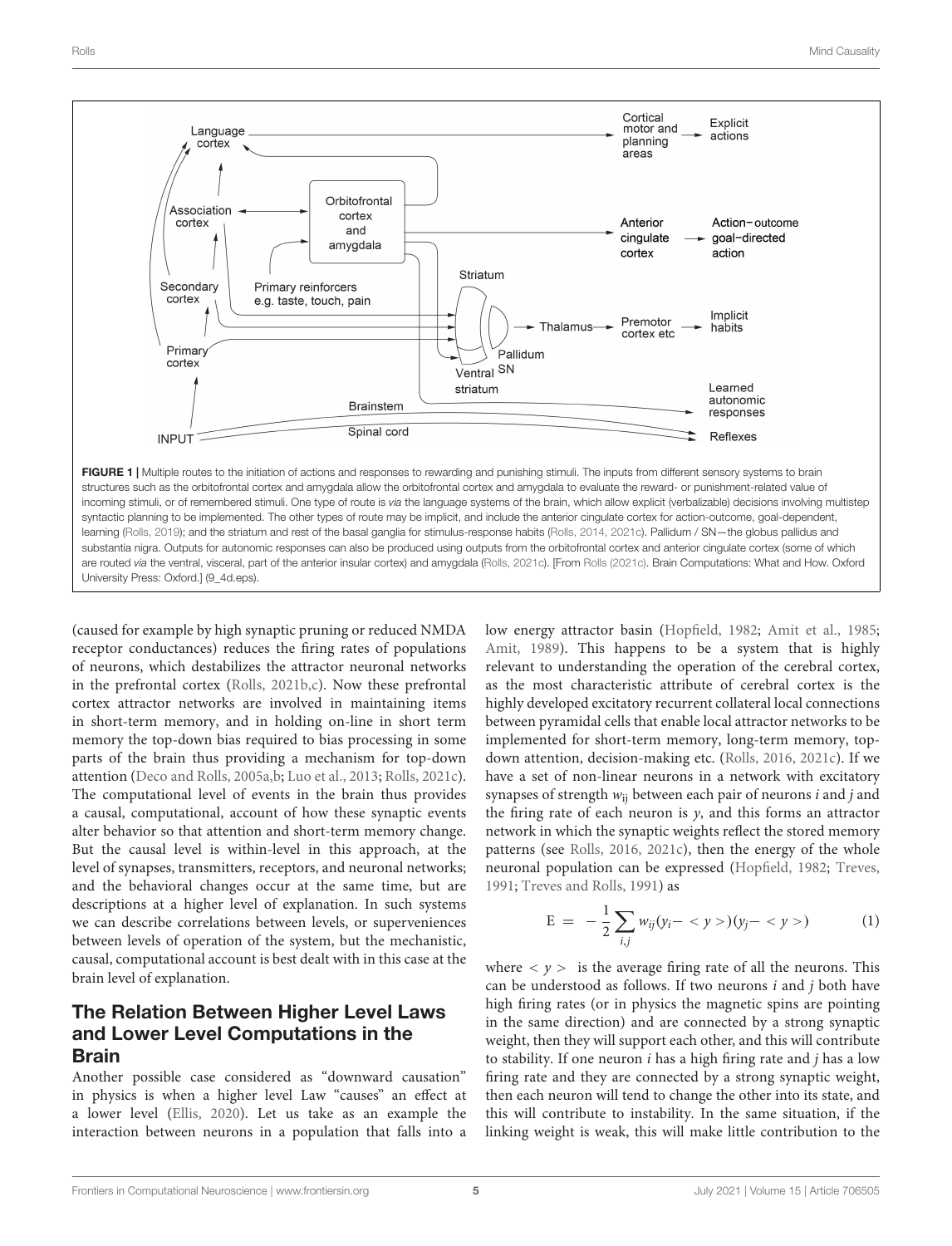stability. The sum of all such interactions will be high when the system has reached stability as a result of interactions between the neurons, and this high stability can be expressed as a low energy  $E$  by using a - sign.

The interaction between the neurons (equivalent to spins in a physics model) can be analyzed at the population level (but not at the single neuron level) to show how the whole network can fall into an attractor state, and to show that the number of possible attractor states, for example the maximum number of different memory patterns,  $p_{\text{max}}$ , that can be stored and correctly retrieved is approximately

$$
p_{\text{max}} \approx \frac{C^{RC}}{a \ln(1/a)} k \tag{2}
$$

where  $C^{\rm RC}$  is the number of recurrent collateral connections onto each neuron,  $k$  is a scaling factor that depends weakly on the detailed structure of the rate distribution, on the connectivity pattern, etc., but is roughly in the order of 0.2-0.3 [\(Treves,](#page-9-27) [1991;](#page-9-27) [Treves and Rolls,](#page-9-28) [1991\)](#page-9-28), and a is the sparseness of the representation. [For binary neurons with either a high or a zero firing rate, the sparseness is the proportion of neurons with a high firing rate [\(Treves and Rolls,](#page-9-28) [1991;](#page-9-28) [Rolls,](#page-9-5) [2021c\)](#page-9-5)]. For example, for  $C^{RC} = 12,000$  associatively modifiable recurrent collateral synapses onto each neuron, and  $a = 0.02$ ,  $p_{\text{max}}$  is calculated to be approximately 36,000.

One concept of causality that has been advanced for systems with different levels is that because a Law can be specified for a system such as what is shown in Eqn (2) at a high level (the population of neurons level), then that Law or rule of operation formulated at the high level provides "downward causation" to the lower level, to in this case result in the number of stable attractor basins being limited to what is shown in Eqn. (2) [\(Ellis,](#page-9-25) [2020\)](#page-9-25).

But that is not how I see the system as operating in terms of causality. The individual neurons at the lower level do not wait for a top-down signal from the population level to tell them what to do next. Instead, it just is a property of the whole system that the individual neurons at the lower level operate as neurons each with a certain number of connections to the other neurons, and the result of the lower level interactions between the neurons is that only a certain number of stable states can be stored and correctly retrieved. To elucidate further, when we simulate such an attractor network in a computer, we set up for example neurons with threshold linear activation functions, and modify the synaptic connections between the neurons to store the memory patterns, and then we let the system run [\(Rolls,](#page-9-29) [2012a,](#page-9-29) [2021c\)](#page-9-5). We find that as we increase the number of memory patterns stored in the system, at some point, the critical capacity, the recalled memories become very poor, and the system no longer works as a memory system [\(Rolls,](#page-9-29) [2012a\)](#page-9-29). But we do not include in the program that we write that the neuron-level implementation should check up to some higher level to find out if the number of patterns specified by the Law specifying the critical capacity has been exceeded, and if so to fall into a random neuronal firing (or spin) state. Nor is there a high-level part of the program that knows about Eqn  $(2)$  and checks if  $p$  is too

high, and if so causes the lower level to fall into a random spin state (i.e., random set of neurons firing). So the operation of the system is implemented only at the lower level, and that is where causality acts, by the firing of individual neurons influencing other neurons through the modified synaptic weights. Now of course the operation of the system in terms of its storage capacity can be explained, and analyzed, at the higher level, where the interactions between the whole population of neurons can be understood, and specified as rules or Laws of the operation of the system. But that does not mean that the higher level rules or Laws that describe the operation of the whole system have to act down to the lower level to cause effects there at the low level, whether synchronously, or after a time delay. Thus I reject the concept [\(Ellis,](#page-9-25) [2020\)](#page-9-25), at least in relation to the operation of the brain, that Laws that apply at a high level act by "downward causation" to control the operation of the system at a lower level. The high level Laws just express some properties of the system.

### "Downward Causation," Confabulation, and Correlation

An implication of the treatment above of confabulation at an upper level of the system is rather relevant to the issue of possible downward causation. We should be wary (due to the possibility of confabulation), because a claimed example of downward causation may in fact be incorrect, for in the case of confabulation the mental thought that is expressed is not in fact in the causal chain at all of why a behavior or action may have occurred. Indeed, many examples of what might be claimed to be topdown causation may be because the concept at the high level is inadequately defined for it to be really testable as a cause. Take the example that the position in the status hierarchy might be considered to be the cause for altered gene expression which alters serotonin levels. Should we consider this to be a case of "downward causation," as suggested [\(Woodward,](#page-10-0) [2021b\)](#page-10-0)? This is likely to reflect a general association or correlation. Position in a dominance hierarchy is likely to reflect the outcome of agonistic interactions such as fights, and we know that there is considerable individual variation in sensitivity of the lateral orbitofrontal cortex, which decodes this non-reward, to not winning or losing [\(Rolls et al.,](#page-9-30) [2020;](#page-9-30) [Xie et al.,](#page-10-2) [2021\)](#page-10-2). Moreover, the non-reward might lead to active behavior, perhaps initiating a fight, or to passive behavior, to opt out of trying [\(Rolls,](#page-9-15) [2014\)](#page-9-15). Which of these behaviors is chosen depends on impulsiveness, which is influenced by similar brain regions [\(Dalley and Robbins,](#page-9-31) [2017\)](#page-9-31). And what happens to serotonin system gene expression is likely to depend causally on the exact chain of processing and computations, and can be understood at that level. So a putatively causal statement that "status hierarchy causes gene expression changes" [\(Woodward,](#page-10-0) [2021b\)](#page-10-0) may reflect a general correlation, but there is no necessary relation, and this is not a very substantive form of causality. The attempt at a topdown causal explanation here seems to reflect instead a general correlation; and the causal factors involved can be described at the more mechanistic neural level, of the extent to which the lateral orbitofrontal cortex non-reward neurons are activated in an individual by losing or not winning [\(Thorpe et al.,](#page-9-32) [1983;](#page-9-32)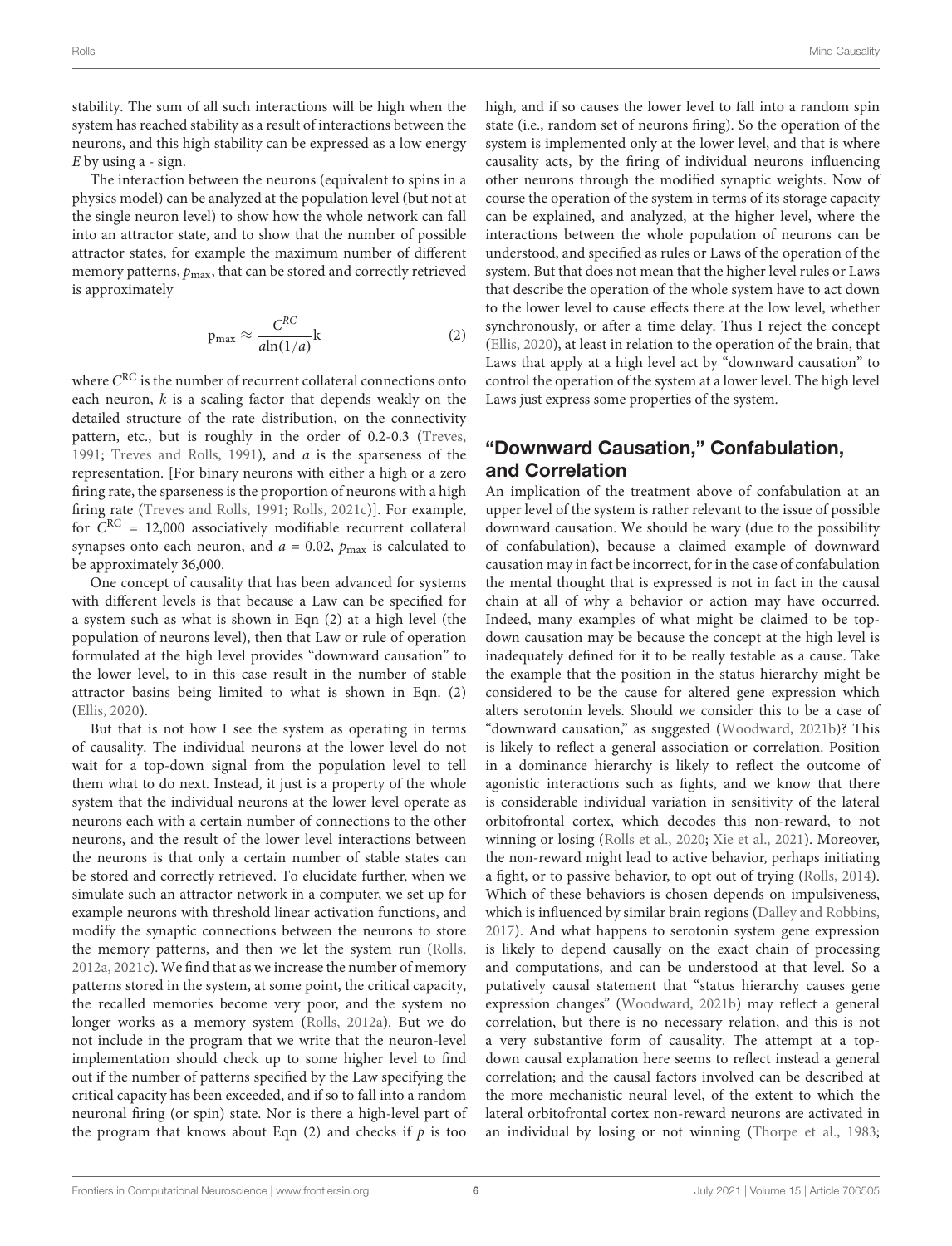[O'Doherty et al.,](#page-9-33) [2001;](#page-9-33) [Rolls et al.,](#page-9-30) [2020;](#page-9-30) [Xie et al.,](#page-10-2) [2021\)](#page-10-2), and by the personality of the individual such as impulsivity and sensitivity to punishment, which do at the neural systems level provide an account of the causal links in the chain that lead to how gene expression might be altered.

# What Defines a Level of Operation/ Explanation in the Brain and Mental Systems? A Computational Neuroscience Approach

It is useful to provide some guidance on what defines a level of operation / explanation, at least for what is being considered here, neural and mental systems. Different levels can be defined by for example matters of scale and numbers. Some examples follow.

One level is the neuron level. There are very many small ion channels in a neuron that together with their arrangement on a neuron influence whether the neuron will generate an action potential. Each neuron has one output stream of information, reflected by its action potentials, directed to perhaps 20,000 other neurons. Each neuron has perhaps 20,000 synaptic inputs from other neurons, which act on the ion channels to influence whether a neuron produces an action potential. I argue that this neuron-level is one computational level of operation of the system, for what the neuron computes is reflected in its single output stream of information, its action potentials transmitted to 20,000 other neurons. This is the type of single neuron computational level of understanding that can be commonly applied in the mammalian brain [\(Rolls,](#page-9-5) [2021c\)](#page-9-5). I include in this level the fact that it is a property of some ion channels that the currents that they pass depend on the voltage across the membrane, as for the n-methyl d-aspartate receptor (NMDAr) which is important in learning [\(Rolls,](#page-9-5) [2021c\)](#page-9-5). I also include in this level that for the synaptic strengths to modify and be retained during learning, genes may need to be activated to help produce the chemicals needed to alter the structure and strength of the synapse [\(Kandel,](#page-9-34) [2001\)](#page-9-34). It is essential to understand the operation at this level, in terms of the information conveyed by the train of action potentials from a single neuron, which can be 0.3 bits in even a short time period of 20–50 ms [\(Tovee and Rolls,](#page-9-35) [1995;](#page-9-35) [Rolls et al.,](#page-9-36) [1997b,](#page-9-36) [1999\)](#page-9-37), but which is largely independent from even nearby neurons (up to tens of neurons), as shown by the evidence that the information rises linearly with the number of single neurons being recorded [\(Rolls et al.,](#page-9-38) [1997a;](#page-9-38) [Rolls and](#page-9-39) [Treves,](#page-9-39) [2011;](#page-9-39) [Rolls,](#page-9-5) [2021c\)](#page-9-5).

A higher computational level is that of a population of neurons. There are very many neurons in a population that influence how and what the population computes, with one example being the type of attractor network described above. In this, as shown in equation 1, coalitions of neurons linked by strong synapses and high firing rates can be formed and form a stable basin of attraction, and have the "emergent" property of completion of the whole memory from any part [\(Hopfield,](#page-9-26) [1982;](#page-9-26) [Rolls,](#page-9-5) [2021c\)](#page-9-5). These networks are typically localized to a small area of neocortex, to minimize the axonal connection length between the neurons that must interact in the same network. Typically there will be 100,000 excitatory neurons

in such a local network, given approximately 10,000 synapses per neuron devoted to recurrent collateral connections, and a dilution of connectivity of about 0.1 [\(Rolls,](#page-9-5) [2021c\)](#page-9-5). Other types of network include pattern association networks, and unsupervised competitive networks to learn new representations [\(Rolls,](#page-9-5) [2021c\)](#page-9-5). In all cases, the computation can be understood at the network level, and not at the single neuron level [\(Rolls,](#page-9-5) [2021c\)](#page-9-5). There is a characteristic time-scale of operation here too, in the order of 10– 15 ms even for an attractor network, and determined primarily by the time constant of the excitatory AMPA (α-amino-3-hydroxy-5-methyl-4-isoxazolepropionic acid) receptors that connect the excitatory neurons [\(Battaglia and Treves,](#page-8-3) [1998;](#page-8-3) [Panzeri et al.,](#page-9-40) [2001;](#page-9-40) [Rolls,](#page-9-5) [2021c\)](#page-9-5). These dynamics are made fast because the integrate-and-fire neurons have a low spontaneous firing rate, so that some neurons are always very close to threshold before the stimulus is applied, and start exchanging information through the trained synapses very rapidly. The dynamics of the operation of the system, while it falls into its attractor state, which is one of a limited number of possible stable memory states, occurs continuously in time, and does not require the neurons to ask the next level up, at which the theory of the number of stable states can be analyzed [\(Hopfield,](#page-9-26) [1982;](#page-9-26) [Treves,](#page-9-27) [1991;](#page-9-27) [Treves and](#page-9-28) [Rolls,](#page-9-28) [1991\)](#page-9-28), whether the current stable state meets the criteria: the neuronal population just falls into one of its possible stable states based on interactions between the population of neurons. The fact that transmitters such as acetylcholine with widespread effects modulate the excitability of the whole population of neurons of course influences how stable the states are [\(Rolls and](#page-9-41) [Deco,](#page-9-41) [2015b\)](#page-9-41), but does not raise new issues about causality.

Another level of operation is that involved in solving a problem such as proving Pythagoras' theorem, or writing a paragraph of text. This is a typically serial computational operation that may require many populations of neurons (of the type just described) exchanging information with each other with different steps to the argument, which together may take seconds or minutes, not the 10–15 ms for a single network to operate. Another example is the production of speech, which is a serial operation, and which might be implemented by a forward trajectory through a state space of different attractor networks each representing a different part of speech (e.g., subject, verb, and object), and each attractor network connected with stronger forward than backward connections to the next network [\(Rolls and Deco,](#page-9-42) [2015a\)](#page-9-42). Thus the spatial scale here is different, with many populations of neurons involved; and the timescale is different, with serial operations being performed. Due to the almost random spiking times for a given mean firing rate of individual neurons, the population of neurons under this stochastic influence, may sometimes jump to a new location in the high-dimensional space, and this is likely to be important in creativity [\(Rolls and Deco,](#page-9-18) [2010;](#page-9-18) [Rolls et al.,](#page-9-43) [2010;](#page-9-43) [Liu et al.,](#page-9-44) [2018;](#page-9-44) [Sun et al.,](#page-9-45) [2019;](#page-9-45) [Rolls,](#page-9-5) [2021c\)](#page-9-5). At this level of explanation, we can see how sets of networks could implement a multistep algorithm.

At a higher level of explanation, we might specify the operation at an algorithmic level, for example the computational steps taken to prove Pythagoras' theorem, or the steps in the firing cycle of a combustion engine, or the stages in the life history of a dragon fly. This is the most useful level for analysis of whether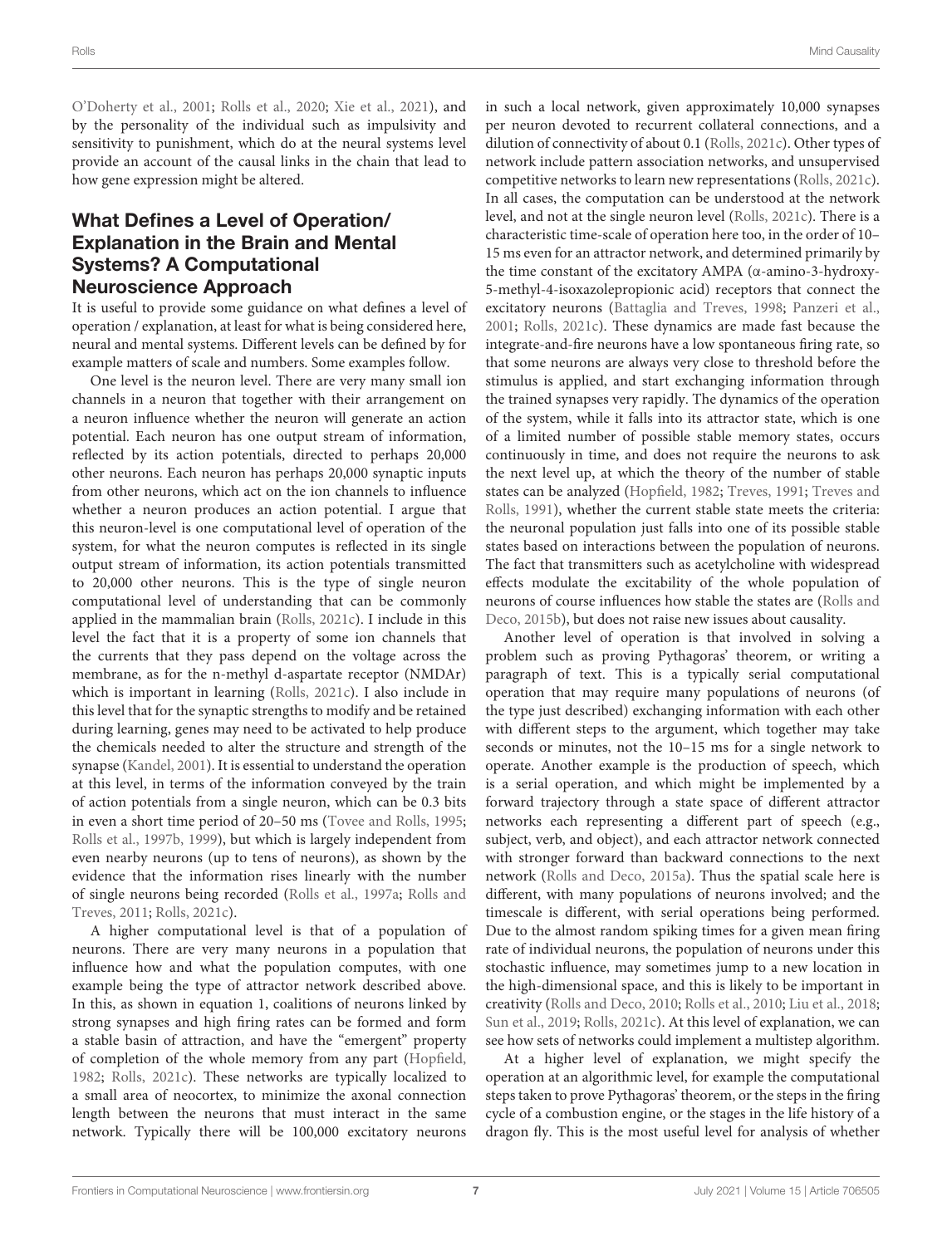the algorithm operates correctly, and to describe the algorithm to other individuals. And causality can be understood at this level, as progress with one step of the algorithm can enable the next step to occur. But the processes can also be understood as operating at the lower level of sets of neuronal networks in the brain, which reflect in their connections and operation what has been learned previously by interaction with the environment, and so can be constrained by what has been learned to implement the steps of the algorithm with causality operating at that level of sets of neuronal populations, with the learned constraints influencing what is computed without the need for top-down causality of what can be explained at a higher level to cause things to change, after a small delay, at the lower level of sets of populations of neurons.

At a higher level of explanation and operation of the system, it might be that when the neuronal networks are performing a particular type of computation, perhaps monitoring a multi-step chain of reasoning using higher order syntactic thoughts grounded in the world, that it is a property of such a system that it feels like something to be having those higher order thoughts about oneself that are grounded in the world. That is the computational processor that I suggest becomes engaged when we report phenomenal consciousness. Part of the argument is that much global processing can take place without phenomenal consciousness, for example riding a bicycle for a time while thinking about something else (such as a theory of consciousness), so that a special type of computation appears to be involved when we have phenomenal feelings of consciousness [\(Rolls,](#page-9-46) [2004,](#page-9-46) [2008,](#page-9-47) [2011,](#page-9-19) [2020\)](#page-9-4).

So scale and number seem often to be useful in describing levels. They provide an independent way of defining a level to ideas of for example whether any one scale (or several scales) is complete [\(Ellis,](#page-9-25) [2020\)](#page-9-25). For me, no one scale or level of explanation or operation suffices for a complete explanation, in that although causality operates within a level, understanding of how the system operates at different levels of operation may be useful. For example, understanding at the neuronal / pharmacological level may be useful for treatment, whereas understanding at the level of reasoning may be useful to understand Pythagoras' theorem. I consider that the whole world is a set of different levels of both operation and explanation, and they are linked by the ideas of supervenience and subvenience, or better convenience (see below), which are non-causal but different properties of the operation of the same system, understood and analyzed at different levels, with causality operating within each level, and not between levels. A consequence of my approach is that causality can be described as operating simultaneously as each of several levels of operation or explanation, but this does not imply multiple causes: the operations at each level provide different ways of describing and analyzing the computational properties of what is a single system.

# Summary

My response to the third key issue, possible cases of "downward causation" (from a higher level to a lower level), is that they can be accounted for, at least for mental vs brain levels of operation and explanation, by the approach to causality described here, in



<span id="page-7-0"></span>which causality operates within but not between levels. Moreover, the neural level is more substantive, for it enables the links in the causal chains that might lead to different effects to be followed across time, whereas events expressed in words at a higher mental level may be too imprecise to reflect more than correlations; and further, may reflect confabulation.

# IMPLICATIONS FOR DUALISM AND PHYSICAL REDUCTIONISM

Descartes took a dualist approach to the relation between the mind and the brain [\(Descartes,](#page-9-48) [1644\)](#page-9-48), and that raised the problem of how the mind and brain relate to each other, which has been a problem in the philosophy of mind ever since. One solution has been to propose a reductive physicalism, in which it is argued that mental events can be reduced to brain events, with no differences in kind (see [Kim,](#page-9-1) [2011;](#page-9-1) [Carruthers,](#page-8-4) [2019\)](#page-8-4).

The approach that I have proposed is that the mental events [including phenomenal consciousness [\(Rolls,](#page-9-4) [2020\)](#page-9-4)] can be different in kind from brain events, and that the mental events supervene computationally on brain events. How the computational levels relate to each other has been described with examples by [Rolls](#page-9-4) [\(2020,](#page-9-4) [2021a\)](#page-9-0). My approach proposes that there is a necessary relation between a lower level and an upper level of explanation / operation, with events at the neural level always (i.e., necessarily) being related to some mental event at the higher level; and vice versa. The correlation between the appropriate events at the neural level and at the mental level will be high. But this relation between the lower level and the higher level is not causal, because the events at the lower (neural) and higher (mental) level happen at the same time (**[Figure 2](#page-7-0)**). Some philosophers use the term "supervenience" for how the high level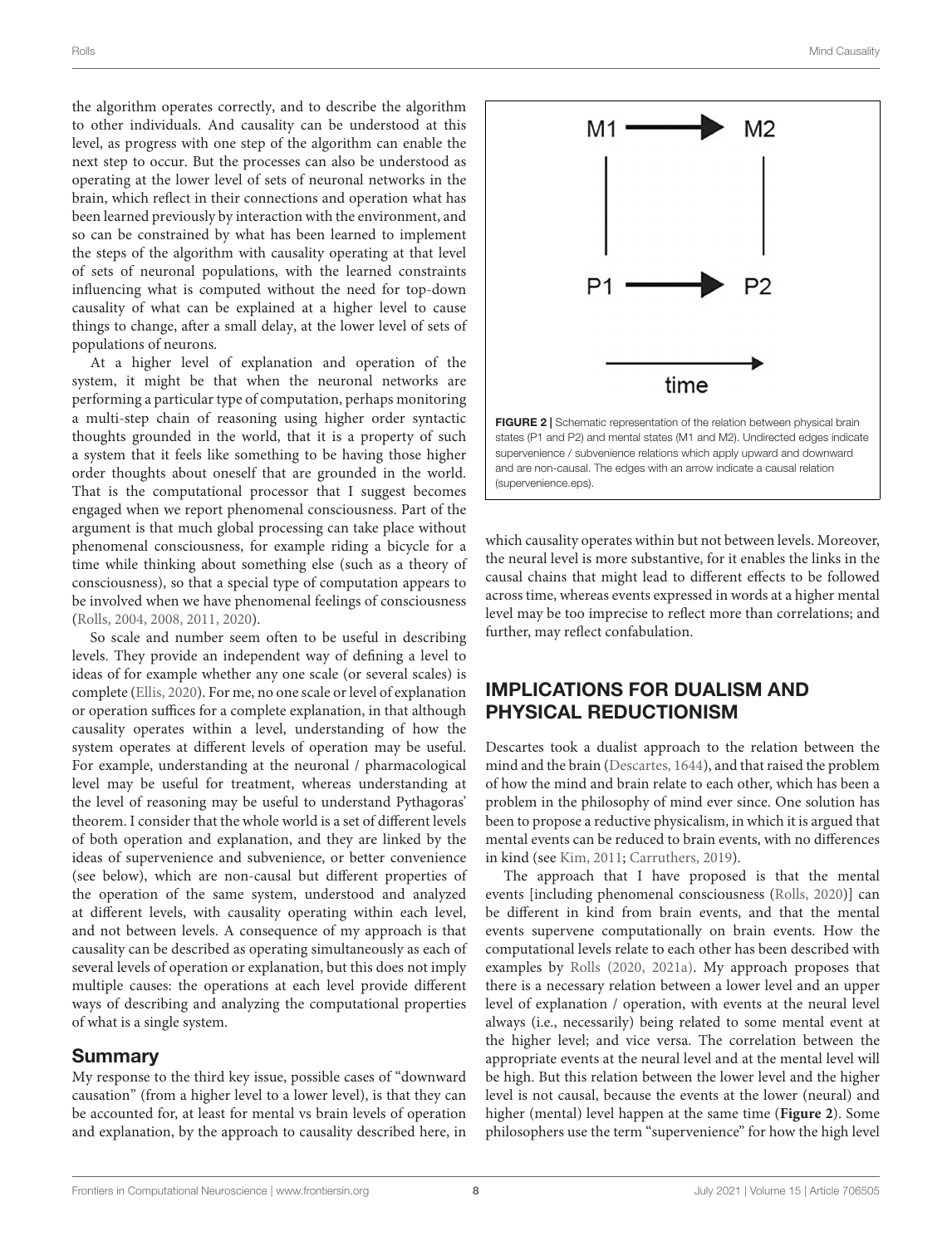relates to the lower level. However, the term "supervenience" may carry with it some implications for some philosophers. In this context, another term that I suggest for this is "convenience," which from the Latin means "coming together" (con-veniens). This term, "convenience," has the advantage that it could be applied to both supervenience and subvenience, and does not carry with it the implications of the term "supervenience" as it may be understood by some philosophers. My proposal is that in at least a computational system such as the brain, the higher level, for example mental, events are what are implemented by the lower level, neural, events, but that this is not a causal relationship because the events at the different levels happen at the same time, and is a "convenient" relationship. This computational approach to the relation between mental and brain events may offer a solution to the problems of dualism and of reductive physicalism, with the relations summarized in **[Figure 2](#page-7-0)**.

Given this computational approach to the relation between the brain and the mind, the events at the mental level can be different in kind at the mental level from the neural level. The mental events might include having thoughts about one's own syntactic thoughts, in order to correct one's lower order multistep planning and reasoning. If the reasoning and planning is grounded in the world, if it is for example about rewards and punishers that might have implications for life or death of the individual who can think ahead about its own future, then I suggest that one of the properties of the system may be phenomenal consciousness [\(Rolls,](#page-9-46) [2004,](#page-9-46) [2007a](#page-9-49)[,b,](#page-9-50) [2008,](#page-9-47) [2011,](#page-9-19) [2012b,](#page-9-12) [2020\)](#page-9-4). The thoughts at that mental level are an example of what I mean by differences in kind from a lower level of explanation, which in this case might be the level of the operation of neurons in the brain, or of populations of neurons to implement a particular computation. All of those firings and the closely related network operations [\(Rolls,](#page-9-5) [2021c\)](#page-9-5) are different I suggest in kind from mental events including that we feel conscious [\(Rolls,](#page-9-4) [2020\)](#page-9-4).

# SUMMARY AND CONCLUSION

In order to understand the relation between the mind and the brain, and whether mental events cause brain events, or vice versa, it is important to have a theory of causality that is useful in computational neuroscience. Here I have proposed an approach to causality at least within computational neuroscience that goes beyond interventionist tests to include also temporal order, and that the causality should operate within levels of operation or explanation, and not between levels.

Second, I have shown that although different levels of explanation for the operation of the system may be useful for

### **REFERENCES**

- <span id="page-8-2"></span>Amit, D. J. (1989). Modeling Brain Function. Cambridge: Cambridge University Press.
- <span id="page-8-1"></span>Amit, D. J., Gutfreund, H., and Sompolinsky, H. (1985). Spin-glass models of neural networks. Phys. Rev. A 32, 1007–1018. [doi: 10.1103/physreva.32.1007](https://doi.org/10.1103/physreva.32.1007)

different purposes, some levels of explanation may be more accurate than others. In particular, I propose that the mechanistic neural level may be more accurate and reliable than the mental level provided by verbal report of the causes for actions, because for example of confabulation which can occur given that the brain contains multiple routes to produce behavior. It is in principle possible to know which of the multiple routes to action illustrated in **[Figure 1](#page-4-0)** was engaged for some behavior or decision, by measuring which system in the brain is active on a particular occasion [\(McClure et al.,](#page-9-51) [2004;](#page-9-51) [Rolls,](#page-9-5) [2021c\)](#page-9-5).

Further, I propose that the best way of knowing about the properties of the system, including what it may be like to be the system, is to know exactly what computations are being performed in the system, rather than trying to make inferences about the system from tests such as the Turing test. Third, I argue that the possible cases of "downward causation" (from a higher level to a lower level) that are discussed in the literature can be accounted for by the approach to causality described here, in which causality operates within but not between levels.

Overall, these proposals offer a computational neurosciencebased approach to the problems raised by both dualism and reductive physicalism; and an approach to understanding causality in computational systems.

# DATA AVAILABILITY STATEMENT

The original contributions presented in the study are included in the article/supplementary material, further inquiries can be directed to the corresponding author/s.

### AUTHOR CONTRIBUTIONS

The author confirms being the sole contributor of this work and has approved it for publication.

### ACKNOWLEDGMENTS

James Woodward, University of Pittsburgh, United States, is thanked for very interesting and helpful discussion by email. Some of the papers and books referred to here are available for download from the website of the Oxford Centre for Computational Neuroscience, [https://www.oxcns.org.](https://www.oxcns.org) This includes the Appendices of Cerebral Cortex: Principles of Operation [\(Rolls,](#page-9-3) [2016\)](#page-9-3) which describe the operation on neural networks including the attractor networks referred to in this manuscript.

<span id="page-8-3"></span>Battaglia, F. P., and Treves, A. (1998). Stable and rapid recurrent processing in realistic auto-associative memories. Neural Comput. 10, 431–450. [doi: 10.1162/](https://doi.org/10.1162/089976698300017827) [089976698300017827](https://doi.org/10.1162/089976698300017827)

<span id="page-8-0"></span>Bressler, S. L., and Seth, A. K. (2011). Wiener-granger causality: a well established methodology. Neuroimage 58, 323–329. [doi: 10.1016/j.neuroimage.2010.02.059](https://doi.org/10.1016/j.neuroimage.2010.02.059)

<span id="page-8-4"></span>Carruthers, P. (2019). Human and Animal Minds. Oxford: Oxford University Press.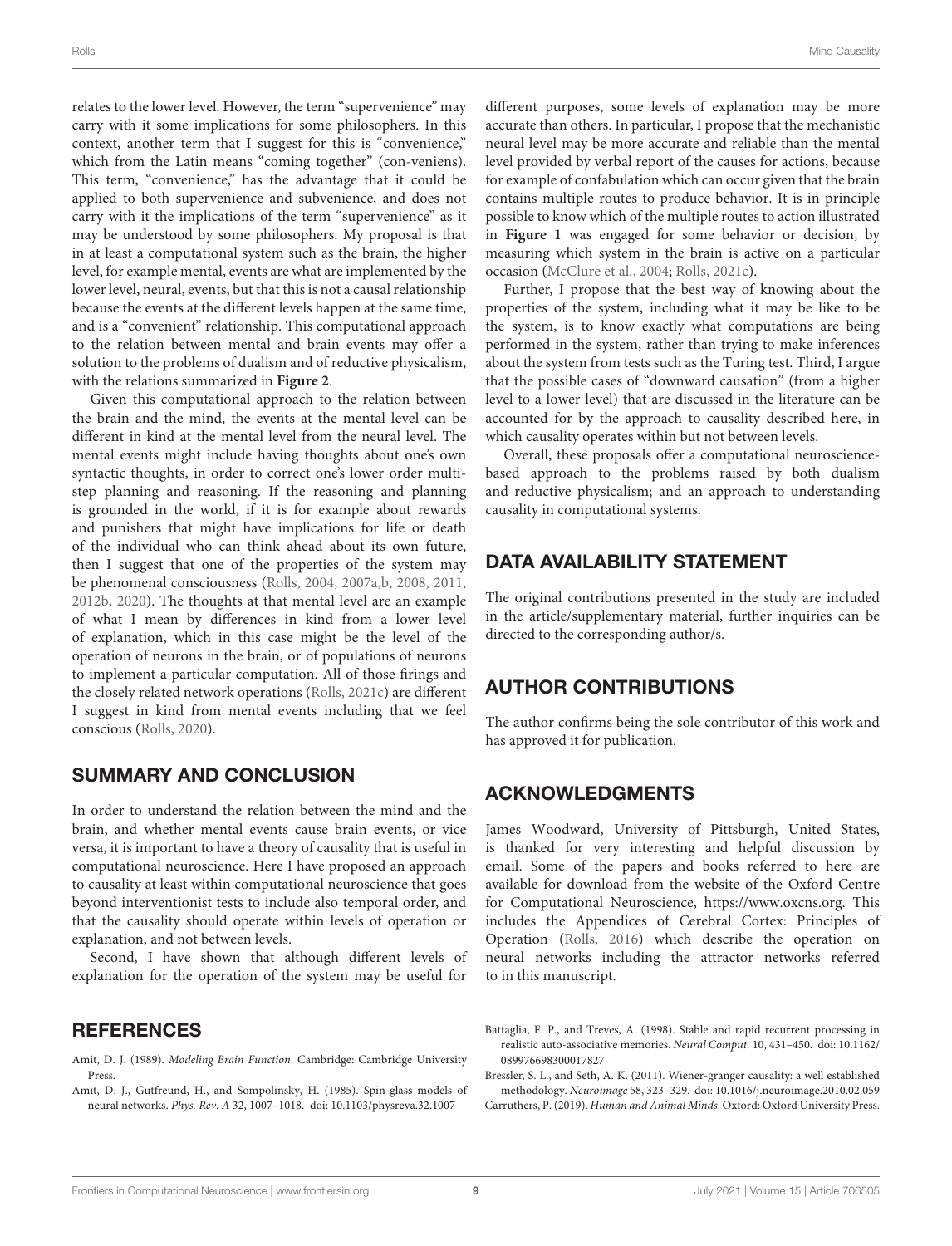- <span id="page-9-9"></span>Craver, C. F., and Bechtel, W. (2007). Top-down causation without top-down causes. Biol. Philos. 22, 547–563. [doi: 10.1007/s10539-006-9028-8](https://doi.org/10.1007/s10539-006-9028-8)
- <span id="page-9-17"></span>Dalla Barba, G., and Kopelman, M. (2017). Confabulations and related disorders: we've come a long way, but there is still a lot to do! Cortex 87, 1–4. [doi:](https://doi.org/10.1016/j.cortex.2016.12.001) [10.1016/j.cortex.2016.12.001](https://doi.org/10.1016/j.cortex.2016.12.001)
- <span id="page-9-31"></span>Dalley, J. W., and Robbins, T. W. (2017). Fractionating impulsivity: neuropsychiatric implications. Nat. Rev. Neurosci. 18, 158–171. [doi: 10.1038/nrn.2017.8](https://doi.org/10.1038/nrn.2017.8)
- <span id="page-9-22"></span>Deco, G., and Rolls, E. T. (2005a). Attention, short-term memory, and action selection: a unifying theory. Prog. Neurobiol. 76, 236–256. [doi: 10.1016/j.](https://doi.org/10.1016/j.pneurobio.2005.08.004) [pneurobio.2005.08.004](https://doi.org/10.1016/j.pneurobio.2005.08.004)
- <span id="page-9-23"></span>Deco, G., and Rolls, E. T. (2005b). Neurodynamics of biased competition and co-operation for attention: a model with spiking neurons. J. Neurophysiol. 94, 295–313. [doi: 10.1152/jn.01095.2004](https://doi.org/10.1152/jn.01095.2004)
- <span id="page-9-2"></span>Dennett, D. C. (1991). Real patterns. J. Philos. 88, 27–51.
- <span id="page-9-48"></span>Descartes, R. (1644). The Philosophical Writings of Descartes (3 volumes, 1984- 1991). Cambridge: Cambridge University Press.
- <span id="page-9-25"></span>Ellis, G. F. R. (2020). The causal closure of physics in real world contexts. Found. Phys. 50, 1057–1097. [doi: 10.1007/s10701-020-00366-0](https://doi.org/10.1007/s10701-020-00366-0)
- <span id="page-9-14"></span>Gazzaniga, M., Ivry, R., and Mangun, G. (2019). Cognitive Neuroscience: The Biology of the Mind. New York, NY: WW Norton & Company.
- <span id="page-9-13"></span>Gazzaniga, M. S., and LeDoux, J. (1978). The Integrated Mind. New York, NY: Plenum.
- <span id="page-9-11"></span>Ge, T., Feng, J., Grabenhorst, F., and Rolls, E. T. (2012). Componential Granger causality, and its application to identifying the source and mechanisms of the top-down biased activation that controls attention to affective vs sensory processing. Neuroimage 59, 1846–1858. [doi: 10.1016/j.neuroimage.2011.08.047](https://doi.org/10.1016/j.neuroimage.2011.08.047)
- <span id="page-9-10"></span>Granger, C. W. J. (1969). Investigating causal relations by econometric models and cross-spectral methods. Econometrica 37, 414–438.
- <span id="page-9-26"></span>Hopfield, J. J. (1982). Neural networks and physical systems with emergent collective computational abilities. Proc. Natl. Acad. Sci. U.S.A. 79, 2554–2558. [doi: 10.1073/pnas.79.8.2554](https://doi.org/10.1073/pnas.79.8.2554)
- <span id="page-9-34"></span>Kandel, E. R. (2001). The molecular biology of memory storage: a dialogue between genes and synapses. Science 294, 1030–1038. [doi: 10.1126/science.1067020](https://doi.org/10.1126/science.1067020)
- <span id="page-9-1"></span>Kim, J. (2011). Philosophy of Mind. Boulder, CO: Westview Press.
- <span id="page-9-44"></span>Liu, Z., Zhang, J., Xie, X., Rolls, E. T., Sun, J., Zhang, K., et al. (2018). Neural and genetic determinants of creativity. Neuroimage 174, 164–176. [doi: 10.1016/j.](https://doi.org/10.1016/j.neuroimage.2018.02.067) [neuroimage.2018.02.067](https://doi.org/10.1016/j.neuroimage.2018.02.067)
- <span id="page-9-24"></span>Luo, Q., Ge, T., Grabenhorst, F., Feng, J., and Rolls, E. T. (2013). Attentiondependent modulation of cortical taste circuits revealed by Granger causality with signal-dependent noise. PLoS Computat. Biol. 9:e1003265. [doi: 10.1371/](https://doi.org/10.1371/journal.pcbi.1003265) [journal.pcbi.1003265](https://doi.org/10.1371/journal.pcbi.1003265)
- <span id="page-9-51"></span>McClure, S. M., Laibson, D. I., Loewenstein, G., and Cohen, J. D. (2004). Separate neural systems value immediate and delayed monetary rewards. Science 306, 503–507. [doi: 10.1126/science.1100907](https://doi.org/10.1126/science.1100907)
- <span id="page-9-33"></span>O'Doherty, J., Kringelbach, M. L., Rolls, E. T., Hornak, J., and Andrews, C. (2001). Abstract reward and punishment representations in the human orbitofrontal cortex. Nat. Neurosci. 4, 95–102. [doi: 10.1038/82959](https://doi.org/10.1038/82959)
- <span id="page-9-40"></span>Panzeri, S., Rolls, E. T., Battaglia, F., and Lavis, R. (2001). Speed of feedforward and recurrent processing in multilayer networks of integrate-and-fire neurons. Network 12, 423–440. [doi: 10.1080/net.12.4.423.440](https://doi.org/10.1080/net.12.4.423.440)
- <span id="page-9-46"></span>Rolls, E. T. (2004). "A higher order syntactic thought (HOST) theory of consciousness," in Higher-Order Theories of Consciousness: An Anthology, ed. R. J. Gennaro (Amsterdam: John Benjamins), 137–172. [doi: 10.1075/aicr.56.](https://doi.org/10.1075/aicr.56.09rol) [09rol](https://doi.org/10.1075/aicr.56.09rol)
- <span id="page-9-49"></span>Rolls, E. T. (2007a). A computational neuroscience approach to consciousness. Neural Netw. 20, 962–982. [doi: 10.1016/j.neunet.2007.10.001](https://doi.org/10.1016/j.neunet.2007.10.001)
- <span id="page-9-50"></span>Rolls, E. T. (2007b). "The affective neuroscience of consciousness: higher order linguistic thoughts, dual routes to emotion and action, and consciousness," in Cambridge Handbook of Consciousness, eds P. Zelazo, M. Moscovitch, and E. Thompson (Cambridge: Cambridge University Press), 831–859. [doi: 10.1017/](https://doi.org/10.1017/cbo9780511816789.030) [cbo9780511816789.030](https://doi.org/10.1017/cbo9780511816789.030)
- <span id="page-9-47"></span>Rolls, E. T. (2008). "Emotion, higher order syntactic thoughts, and consciousness," in Frontiers of Consciousness, eds L. Weiskrantz and M. K. Davies (Oxford: Oxford University Press), 131–167. [doi: 10.1093/acprof:oso/9780199233151.](https://doi.org/10.1093/acprof:oso/9780199233151.003.0004) [003.0004](https://doi.org/10.1093/acprof:oso/9780199233151.003.0004)
- <span id="page-9-19"></span>Rolls, E. T. (2011). "Consciousness, decision-making, and neural computation," in Perception-Action Cycle: Models, Algorithms and Systems, eds V. Cutsuridis, A.

Hussain, and J. G. Taylor (Berlin: Springer), 287–333. [doi: 10.1007/978-1-4419-](https://doi.org/10.1007/978-1-4419-1452-1_9) [1452-1\\_9](https://doi.org/10.1007/978-1-4419-1452-1_9)

- <span id="page-9-29"></span>Rolls, E. T. (2012a). Advantages of dilution in the connectivity of attractor networks in the brain. Biol. Inspired Cogn. Arch. 1, 44–54. [doi: 10.1016/j.bica.2012.03.003](https://doi.org/10.1016/j.bica.2012.03.003)
- <span id="page-9-12"></span>Rolls, E. T. (2012b). Neuroculture. On the Implications of Brain Science. Oxford: Oxford University Press.
- <span id="page-9-15"></span>Rolls, E. T. (2014). Emotion and Decision-Making Explained. Oxford: Oxford University Press.
- <span id="page-9-3"></span>Rolls, E. T. (2016). Cerebral Cortex: Principles of Operation. Oxford: Oxford University Press.
- <span id="page-9-21"></span>Rolls, E. T. (2019). The cingulate cortex and limbic systems for emotion, action, and memory. Brain Struct. Funct. 224, 3001–3018. [doi: 10.1007/s00429-019-](https://doi.org/10.1007/s00429-019-01945-2) [01945-2](https://doi.org/10.1007/s00429-019-01945-2)
- <span id="page-9-4"></span>Rolls, E. T. (2020). Neural computations underlying phenomenal consciousness: a higher order syntactic thought theory. Front. Psychol. (Consciousness Res.) 11:655. [doi: 10.3389/fpsyg.2020.00655](https://doi.org/10.3389/fpsyg.2020.00655)
- <span id="page-9-0"></span>Rolls, E. T. (2021a). A neuroscience levels of explanation approach to the mind and the brain. Front. Comput. Neurosci. 15:649679. [doi: 10.3389/fncom.2021.](https://doi.org/10.3389/fncom.2021.649679) [649679](https://doi.org/10.3389/fncom.2021.649679)
- <span id="page-9-20"></span>Rolls, E. T. (2021b). Attractor cortical neurodynamics, schizophrenia, and depression. Transl. Psychiatry 11:215.
- <span id="page-9-5"></span>Rolls, E. T. (2021c). Brain Computations: What and How. Oxford: Oxford University Press.
- <span id="page-9-30"></span>Rolls, E. T., Cheng, W., and Feng, J. (2020). The orbitofrontal cortex: reward, emotion, and depression. Brain Commun. 2:fcaa196.
- <span id="page-9-18"></span>Rolls, E. T., and Deco, G. (2010). The Noisy Brain: Stochastic Dynamics as a Principle of Brain Function. Oxford: Oxford University Press.
- <span id="page-9-42"></span>Rolls, E. T., and Deco, G. (2015a). Networks for memory, perception, and decisionmaking, and beyond to how the syntax for language might be implemented in the brain. Brain Res. 1621, 316–334. [doi: 10.1016/j.brainres.2014.](https://doi.org/10.1016/j.brainres.2014.09.021) [09.021](https://doi.org/10.1016/j.brainres.2014.09.021)
- <span id="page-9-41"></span>Rolls, E. T., and Deco, G. (2015b). Stochastic cortical neurodynamics underlying the memory and cognitive changes in aging. Neurobiol. Learn. Memory 118, 150–161. [doi: 10.1016/j.nlm.2014.12.003](https://doi.org/10.1016/j.nlm.2014.12.003)
- <span id="page-9-43"></span>Rolls, E. T., Grabenhorst, F., and Deco, G. (2010). Choice, difficulty, and confidence in the brain. Neuroimage 53, 694–706. [doi: 10.1016/j.neuroimage.2010.06.073](https://doi.org/10.1016/j.neuroimage.2010.06.073)
- <span id="page-9-37"></span>Rolls, E. T., Tovee, M. J., and Panzeri, S. (1999). The neurophysiology of backward visual masking: information analysis. J. Cogn. Neurosci. 11, 335–346.
- <span id="page-9-39"></span>Rolls, E. T., and Treves, A. (2011). The neuronal encoding of information in the brain. Prog. Neurobiol. 95, 448–490. [doi: 10.1016/j.pneurobio.2011.08.002](https://doi.org/10.1016/j.pneurobio.2011.08.002)
- <span id="page-9-38"></span>Rolls, E. T., Treves, A., and Tovee, M. J. (1997a). The representational capacity of the distributed encoding of information provided by populations of neurons in the primate temporal visual cortex. Exp. Brain Res. 114, 177–185.
- <span id="page-9-36"></span>Rolls, E. T., Treves, A., Tovee, M. J., and Panzeri, S. (1997b). Information in the neuronal representation of individual stimuli in the primate temporal visual cortex. J. Comput. Neurosci. 4, 309–333.
- <span id="page-9-16"></span>Schneider, B., and Koenigs, M. (2017). Human lesion studies of ventromedial prefrontal cortex. Neuropsychologia 107, 84–93. [doi:](https://doi.org/10.1016/j.neuropsychologia.2017.09.035) [10.1016/j.neuropsychologia.2017.09.035](https://doi.org/10.1016/j.neuropsychologia.2017.09.035)
- <span id="page-9-45"></span>Sun, J., Liu, Z., Rolls, E. T., Chen, Q., Yao, Y., Yang, W., et al. (2019). Verbal creativity correlates with the temporal variability of brain networks during the resting state. Cereb. Cortex 29, 1047–1058. [doi: 10.1093/cercor/b](https://doi.org/10.1093/cercor/bhy010) [hy010](https://doi.org/10.1093/cercor/bhy010)
- <span id="page-9-32"></span>Thorpe, S. J., Rolls, E. T., and Maddison, S. (1983). Neuronal activity in the orbitofrontal cortex of the behaving monkey. Exp. Brain Res. 49, 93–115.
- <span id="page-9-35"></span>Tovee, M. J., and Rolls, E. T. (1995). Information encoding in short firing rate epochs by single neurons in the primate temporal visual cortex. Visual Cogn. 2, 35–58. [doi: 10.1080/13506289508401721](https://doi.org/10.1080/13506289508401721)
- <span id="page-9-27"></span>Treves, A. (1991). Dilution and sparse coding in threshold-linear nets. J. Phys. A 24, 327–335. [doi: 10.1088/0305-4470/24/1/038](https://doi.org/10.1088/0305-4470/24/1/038)
- <span id="page-9-28"></span>Treves, A., and Rolls, E. T. (1991). What determines the capacity of autoassociative memories in the brain? Network 2, 371–397. [doi: 10.1088/0954-898x\\_2\\_4\\_004](https://doi.org/10.1088/0954-898x_2_4_004)
- <span id="page-9-6"></span>Woodward, J. (2005). Making Things Happen: A Theory of Causal Explanation. Oxford: Oxford university press.
- <span id="page-9-7"></span>Woodward, J. (2015). Interventionism and causal exclusion. Philos. Phenomenol. Res. 91, 303–347. [doi: 10.1111/phpr.12095](https://doi.org/10.1111/phpr.12095)
- <span id="page-9-8"></span>Woodward, J. (2020). "Levels: what are they and what are they good for?," in Levels of Analysis in Psychopathology: Cross Disciplinary Perspectives, eds K. S. Kendler,